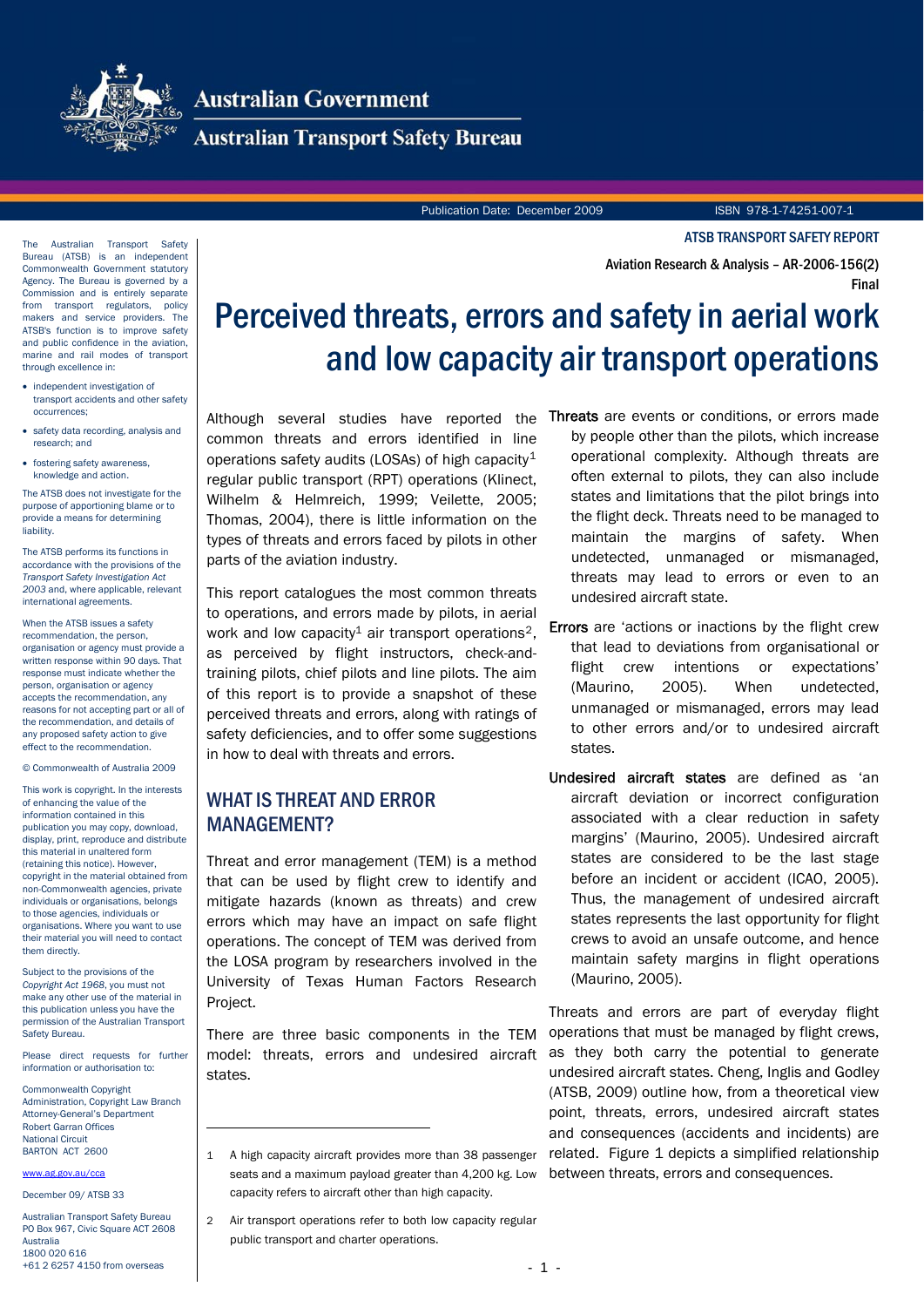Figure 1: Relationship between threats, errors training, making up 80 per cent of aerial work and undesired aircraft states (consequences)

<span id="page-1-0"></span>

Source: Adapted from Continental Airlines

## DATA SOURCES

 $\overline{a}$ 

Participants who attended a threat and error management (TEM) course conducted by the Guild of Air Pilots and Air Navigators (GAPAN)[3](#page-1-1) recorded what they considered were the five most common threats to operations and errors made by pilots in their industry in the preceding 12 months. They were also queried about their perceptions of safety within their industry using questions replicated from a 2003 Australian Transport Safety Bureau (ATSB) industry survey (see ATSB, 2005).

Three researchers at the ATSB independently coded the threats and errors identified and resolved discrepancies through discussion.

The 167 course participants who gave responses were grouped into two parts of the industry: 112 from aerial work (who were mostly from flying

respondents, but also including emergency services, agriculture, surveying or spotting), and 55 from low capacity air transport operations (RPT and charter).[4](#page-1-2)

Three-quarters of respondents flew in single-pilot operations. The primary role of 66 per cent of respondents was that of a training or instructor pilot (e.g. check and training or instructor), while about 20 per cent of respondents were chief pilots. Fifteen per cent were line pilots.

Please refer to the ATSB (2009) report for a detailed description of the method of analyses.



-

<span id="page-1-2"></span><span id="page-1-1"></span><sup>3</sup> For more information about the GAPAN TEM course, presented in November 2007, refer to the ATSB Research and Analysis report AR-2006-156(1), *Threat and Error Management. Attitudes towards training and applicability of TEM to general aviation and low capacity air transport operations.*

Reponses from the private / business flying category were not included as the number of responses was not sufficient for meaningful analyses.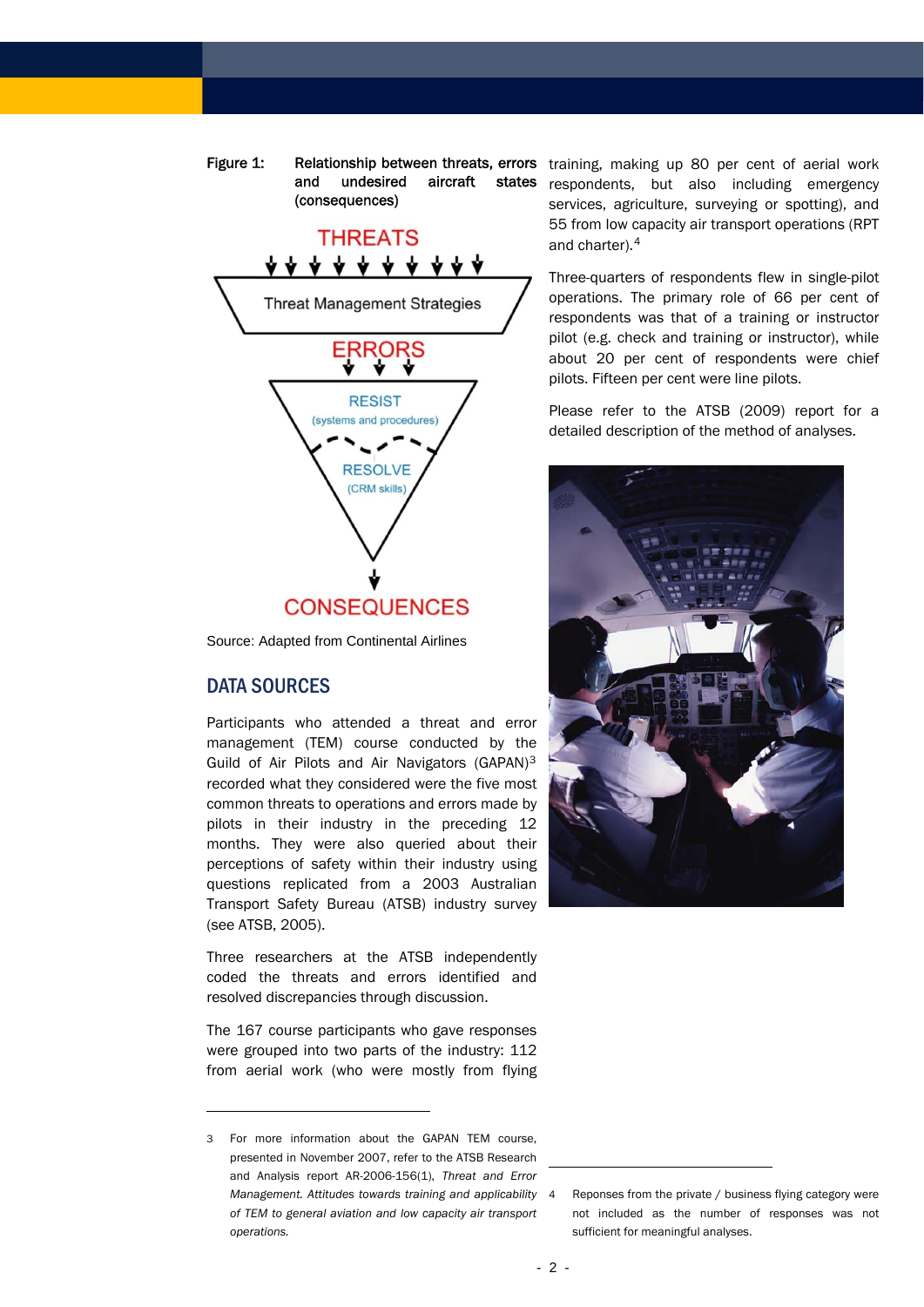# <span id="page-2-0"></span>THREATS

Threats had been traditionally regarded as events or errors that occur 'outside the influence of the flight crew' (Maurino, 2005). However, this was based on the definition of threats used for LOSA, which only included threats that were observable during cockpit-based audits. In contrast, respondents identified threats both internal and external to the pilot as they were asked to list the most common threats in their flying operation.

Since both internal and external threats were reported, this study supports the idea that threats can also include states and limitations that the pilot may bring along with them into the flight deck. Internal threats, such as fatigue and preoccupations, may lead to increased errors and degraded situational awareness due to physiological and psychological impairment (CASA, 2008).

This is consistent with the approach that the Civil Aviation Safety Authority (CASA) has taken by broadening the original concept of threats in their Civil Aviation Advisory Publications (CAAP 5.59- 1(0)) to include internal threats.

The LOSA taxonomy (as reported by ICAO, 2002) identified 29 specific threats, categorised into seven higher level threat categories. This taxonomy was designed for observations made on high capacity RPT LOSAs. [Table 1](#page-2-0) presents examples of threats derived from LOSA (unless otherwise stated) for each threat category. Since some threats (20 per cent) identified by respondents did not fit into any LOSA threat category, researchers at the ATSB expanded some of those categories and created two new categories – *individual conditions* and *organisational threats*.

Individual condition threats reported included fatigue, a lack of experience (including students), crew health and stress, unsafe crew attitudes, training, knowledge and skills, and recency or currency of operating different aircraft types. On average, individual threats were the second most common threat category reported. Additionally, organisational threats identified included unstable operations due to changes in management and staff turnover etc.

#### Table 1: Examples of threats for each threat category

\*Non-LOSA threat identified by respondents

| Threat<br>category        | <b>Threat example</b>                                                                                                                                                                                         |
|---------------------------|---------------------------------------------------------------------------------------------------------------------------------------------------------------------------------------------------------------|
| Departure/<br>arrival     | Adverse<br>weather:<br>terrain;<br>airport; TCAS; birds*; CTAF*                                                                                                                                               |
| Aircraft                  | Aircraft<br>malfunction;<br>automation event or anomaly;<br>communications event (radios,<br>ATIS, ACARS); fuel related*                                                                                      |
| Operational               | Time<br>pressure;<br>missed<br>approach; flight diversion;<br>unfamiliar<br>airport; operating<br>environment*                                                                                                |
| Cabin                     | Cabin event/distraction; flight<br>attendant error;<br>passenger<br>related threat*                                                                                                                           |
| ATC/<br>Communication-    | ATC<br>command/error:<br><b>ATC</b><br>language difficulty; ATC<br>non-<br>standard phraseology;<br>radio<br>congestion; similar call signs;<br>pilot-to-pilot communications*;<br>pilot language difficulty* |
| Crew support              | Maintenance<br>event/errors:<br>ground handling event/error;<br>dispatch<br>paperwork<br>event/error; crew scheduling<br>manual/charts<br>event:<br>incomplete/incorrect                                      |
| Individual<br>conditions* | Recency/currency; experience;<br>knowledge/skills;<br>fatigue;<br>(initial); crew health;<br>training<br>attitudes; technology/<br>crew<br>automation                                                         |
| Organisational*           | Unstable operations (e.g. from<br>change in management etc);<br>change of staff/ high rate of<br>staff turnover                                                                                               |
| Other threats             | Workload; distraction                                                                                                                                                                                         |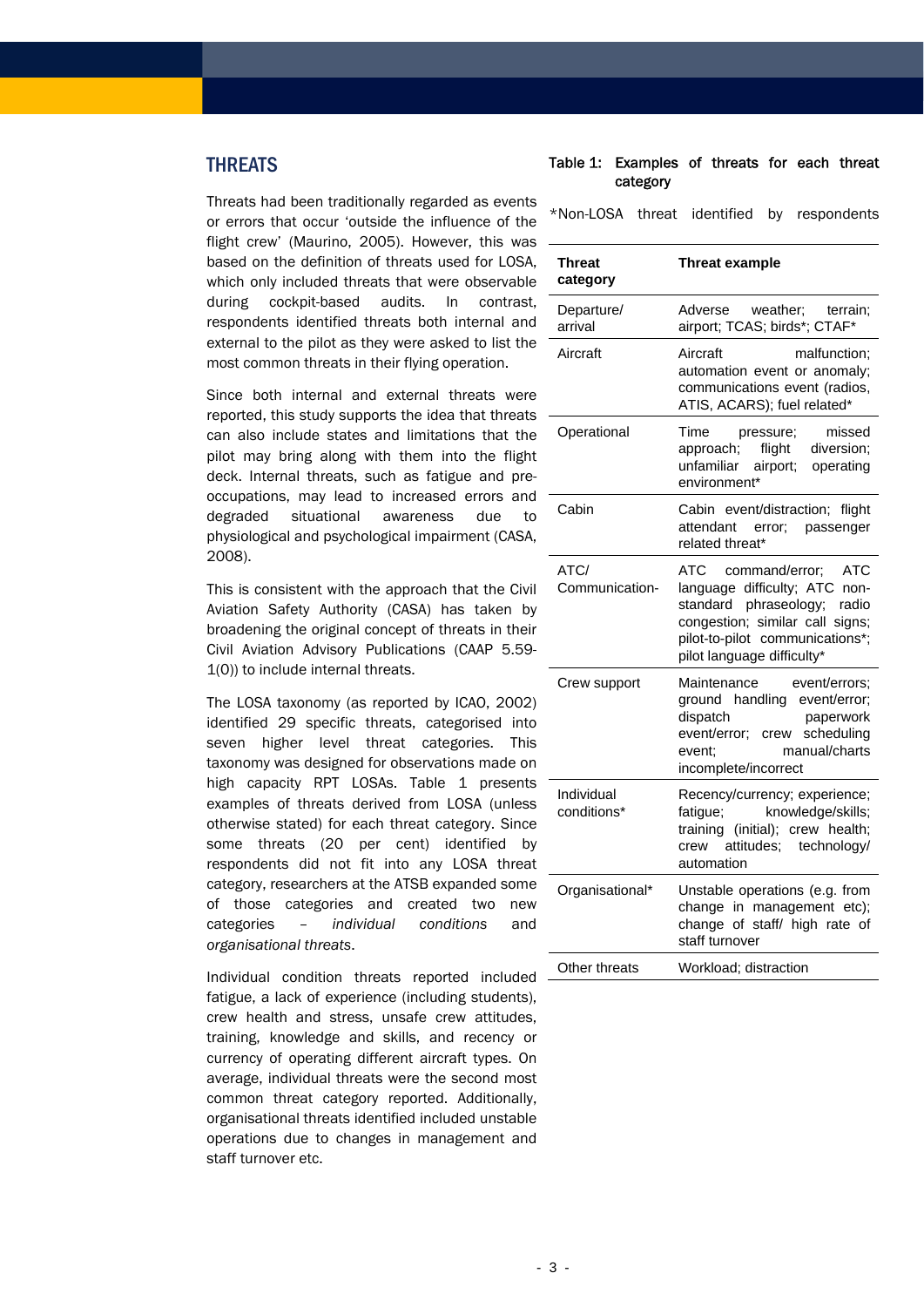categories for each flying category. Respondents from aerial work (who were mostly from flying training) identified a total of 488 threats, while those from low capacity air transport identified 245 threats. For all flying categories, departure / arrival threats were the most commonly encountered, while organisational threats, cabin threats, and other threats were the least common.

<span id="page-3-0"></span>





#### **Threat categories**

- Departure/arrival threats
- Individual threats
- **ATC/Communication threats**
- Crew support threats
- Operational threats
- Aircraft threats
- Organisational threats
- Other threats
- Cabin threats

[Figure 2](#page-3-0) illustrates the composition of threat [Table 2](#page-4-0) shows that adverse weather, such as turbulence, fog, crosswind, and high temperatures, was the most common specific threat encountered by pilots in both flying categories in this study. This is also the case in high capacity regular public transport (RPT) (e.g. Thomas, 2004). Adverse weather represented a quarter of the total threats in the LOSA database for high capacity RPT (Veillette, 2005) and, similarly, represented about 20 per cent of all threats faced by pilots in aerial work and low capacity air transport operations who responded to the survey.

> The US Federal Aviation Administration (FAA) published a guide to help general aviation pilots develop skills in obtaining appropriate weather information, interpreting the data, and applying the information and analysis to make safe weather flying decisions (FAA, 2006). Beard and Geven (2005) recommend that pilots learn how to recognise typical weather patterns and therefore anomalies; mentally stimulate a course of action when they find themselves in adverse weather; prioritise weather cues; and develop expectancies. The authors also discuss how to implement those recommendations.

> Communication issues from ATC and pilots in other aircraft were also one of the top five threats identified by the respondents [\(Table 2\)](#page-4-0). Examples included pilot language difficulties, ATC command (e.g. difficult clearance, late changes), and ATC instructions. Research by Grayson and Billings (1981) has found that inaccuracies in content and ambiguous phraseology are two of the common problems faced by pilots during communication exchange. Pilots should not assume that a routine read-back of an unclear or questionable clearance or instruction, is enough for confirmation. Instead, pilots are advised to call attention to their uncertainty by prefacing their read-back with the word "Verify..." (Monan, 1983).

> [Table 2](#page-4-0) also shows that traffic congestion and operational pressure (such as on-timeperformance) were also common threats encountered by pilots of all flying categories in this study. The top four threats faced by low capacity air transport operations were also a part of the top five threats found in the Thomas (2004) study of threats faced by a Southeast Asian high capacity airline operating both domestic and international routes.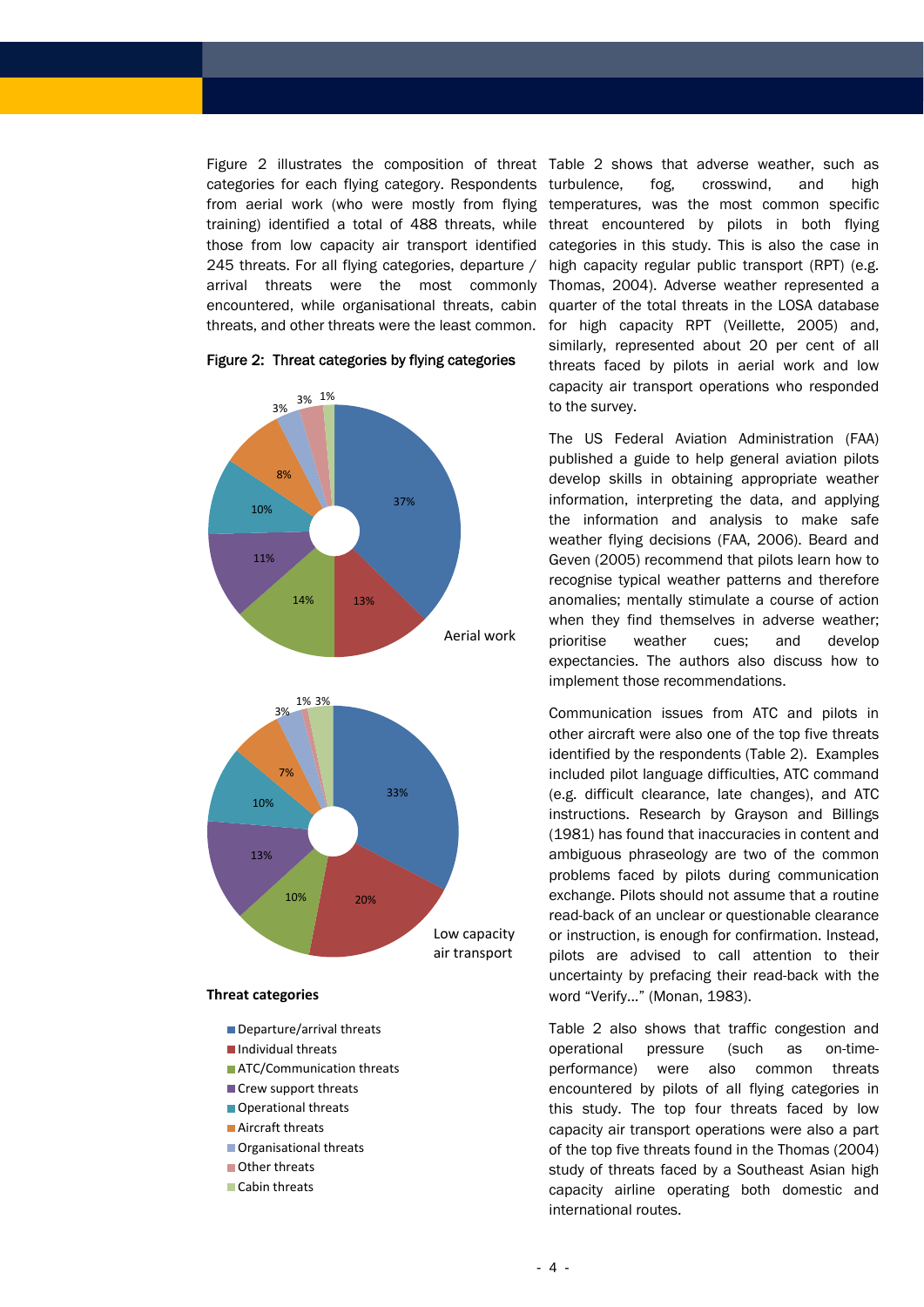Maintenance events, such as poor maintenance procedures or maintenance of a fault not rectified, made up one of the top five threats identified by respondents in aerial work. Fatigue was also one of the top five threats of threats faced by respondents in low capacity air transport.

<span id="page-4-0"></span>

| Flying<br>category        | <b>Threats</b>                                  | Per cent |
|---------------------------|-------------------------------------------------|----------|
| Aerial work               | Adverse weather/<br>turbulence/IMC              | 19.9     |
|                           | Traffic – air or<br>ground/ water<br>congestion | 10.2     |
|                           | ATC command/error/<br>communication             | 8.2      |
|                           | Operational pressure                            | 7.4      |
|                           | Maintenance event                               | 5.9      |
| ow capacity air transport | Adverse weather/<br>turbulence/IMC              | 19.2     |
|                           | Operational pressure                            | 8.6      |
|                           | Traffic – air or<br>ground/ water<br>congestion | 7.3      |
|                           | ATC command/error/<br>communication             | 6.9      |
|                           | Fatigue                                         | 5.3      |

#### Table 2: Top five threats by flying category

An Australian regional airline LOSA ( Eames-Brown, 2007) report grouped the threats encountered as either environmental or organisational in nature. Environmental threats were outside the organisation's direct control, while organisational threats were those that originated within flight operations. Eames-Brown (2007) found that environmental threats made up 59 per cent and organisational threats made up 41 per cent of all threats encountered by pilots in the regional airline. This is in stark contrast to the results in the current survey, where, excluding individual and organisational threats (as they were not part of the LOSA taxonomy) and other threats, pilots identified more organisational (60 per cent) than environmental (40 per cent) threats.

The threats reported in this survey should be seen as a starting point for aerial work and low capacity air transport pilots to anticipate the type of threats they may encounter during flight. Pilots are not

only encouraged to anticipate such threats, but also to plan countermeasures for them as a preflight routine. This pre-flight assessment and planning may then reduce workload during flight when threats materialise. To manage threats and errors, pilots may call on many tools, including checklists, training, briefings, and human factors principles (CASA, 2008). A list of all threats identified by at least five respondents in the current survey appears in Appendix A.



## Ratings of internal and external threats

Respondents rated how often they personally saw the five individual internal threats, shown in [Figure 3,](#page-5-0) negatively affect flight safety in Australia in the last 12 months (that is, during 2007).

On average, the internal threat identified by respondents as being the most commonly seen, was a lack of pilot skill, knowledge or experience, followed by fatigue and personal stress [\(Figure 3](#page-5-0)). There was minimal reporting of medical conditions, alcohol, drugs or prescribed medication use. The second most identified internal threat was fatigue.

The symptoms of fatigue and its effects on performance have been well documented. For example, Batelle (1998) notes that a large amount of literature on fatigue has established that fatigue degrades short term memory, error management, decision making, motivation and attitudes, and communication. Fatigued pilots may find their attention waning, attitude and mood deteriorating and pilots may find that even simple tasks become more difficult to perform (Caldwell, 2008). It is easier to recognise that others are fatigued than to recognise that you are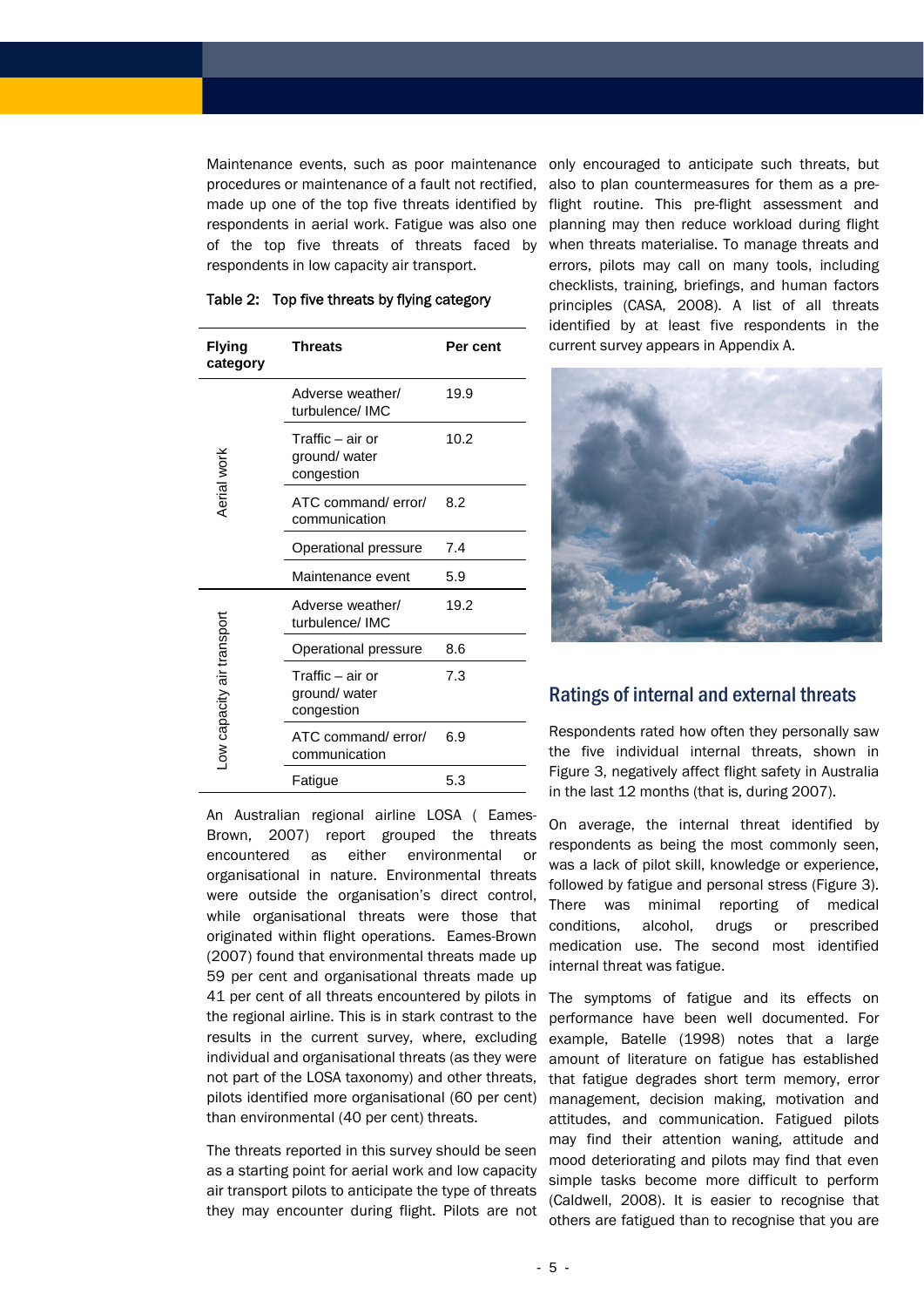fatigued yourself. Thus, it is important that solo pilots assess whether they are fit to fly before taking off and be aware of the signs of fatigue whilst in flight as part of their threat management • strategy. It is said that 'takeoffs are optional, landings are not' (Reinhart, 1996).

Assessment of fitness to fly begins with an  $\bullet$ understanding of the causes of fatigue. For pilots, these include: lack of restful sleep (both shortterm and long-term); disrupted sleep; operating at night, especially between midnight and 6am; extended time since last sleep until the end of duty time; illness, dehydration, sleep disorders; alcohol and drugs; noise and vibration; and flicker (the sensation resulting from sunlight shining though spinning helicopter rotor blades).

The following are ways to prevent and manage fatigue (Caldwell & Caldwell, 2003):

avoid building a sleep debt and try to have 8 hours sleep each night

- minimise time since you have last slept by sleeping or napping before operating at night and in between split shifts
- create a comfortable sleeping environment (for example, ensure the room is cool, dark and quiet)
- have a balanced diet and keep physically fit.

Obviously, preventing fatigue in the first place is the key to fatigue management. However, if you find that you are getting tired in the flight deck, below are some strategies, which were created in consultation with ATSB investigators, to stay alert:

- drink a caffeinated beverage
- if possible, stretch and flex limbs to improve blood circulation
- keep your mind active look for emergency landing spots, start a conversation with your copilot or a passenger
- in extreme cases, consider a precautionary diversion and landing.



#### <span id="page-5-0"></span>Figure 3: Average frequency of influences negatively affecting flight safety in the last 12 months

**Internal threats**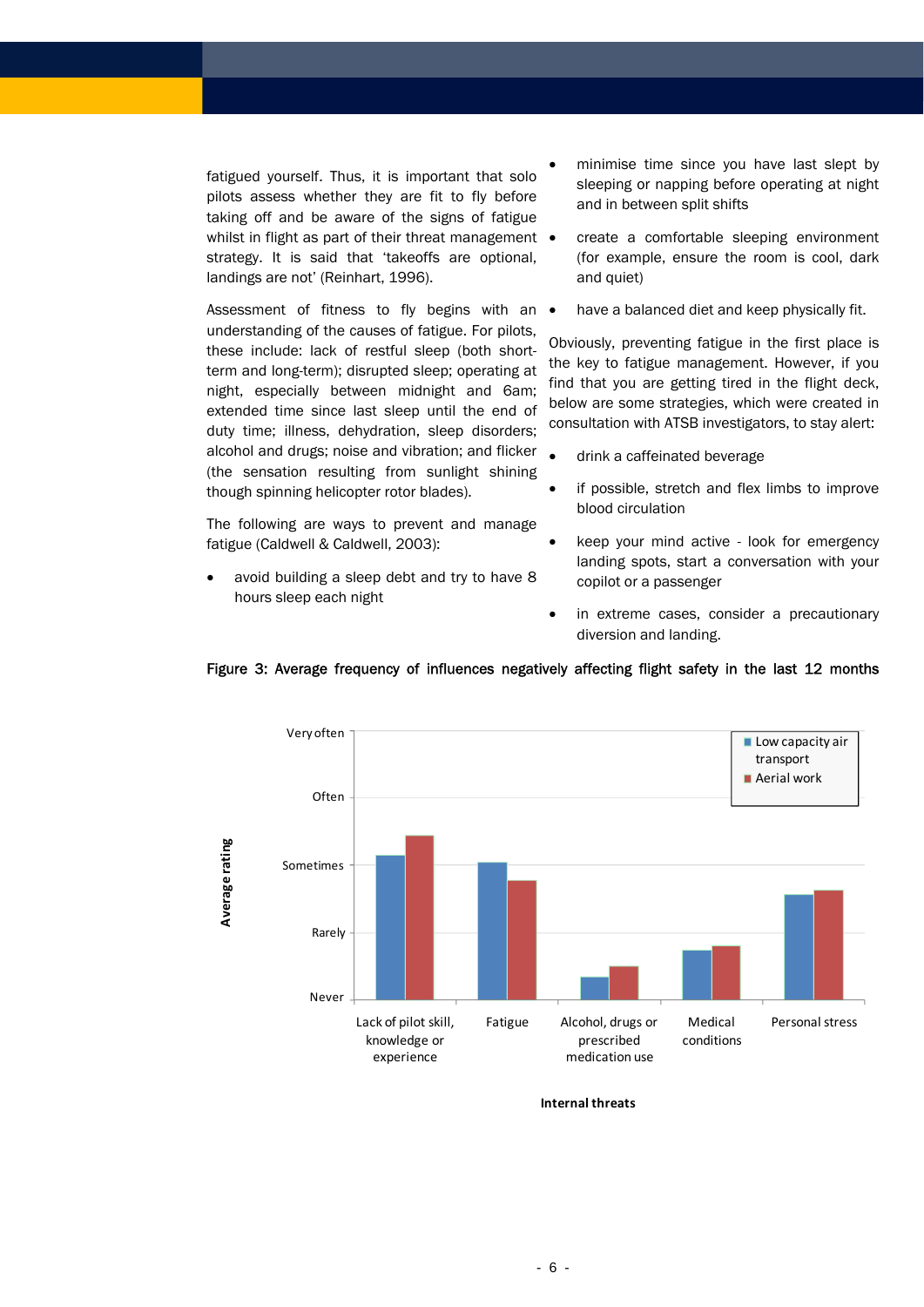

Source: Brindabella Airlines

Respondents were also asked to rate how often they encountered a number of external threats in the preceding 12 months. These safety deficiencies can be considered as external threats as they occur outside the flight deck.

There were no statistical differences between the two flying categories for the perceived frequency of external threats. Moreover, the pattern of results were similar to those in the 2003 ATSB pilot safety survey, such that in both surveys, aircraft to aircraft communications was the most frequently encountered safety deficiency (albeit only sometimes encountered) and aircraft weight and balance was encountered least frequently.

It can be seen in [Figure 4](#page-6-0) that the average rating for all of the external threats explored lay between rarely and sometimes. Compared with this, the frequencies for all safety deficiencies in the 2003 ATSB survey were lower, lying between never and rarely.

### Figure 4: How often did you personally encounter significant safety deficiencies in the following areas in Australia in the last 12 months?

<span id="page-6-0"></span>

**External threats**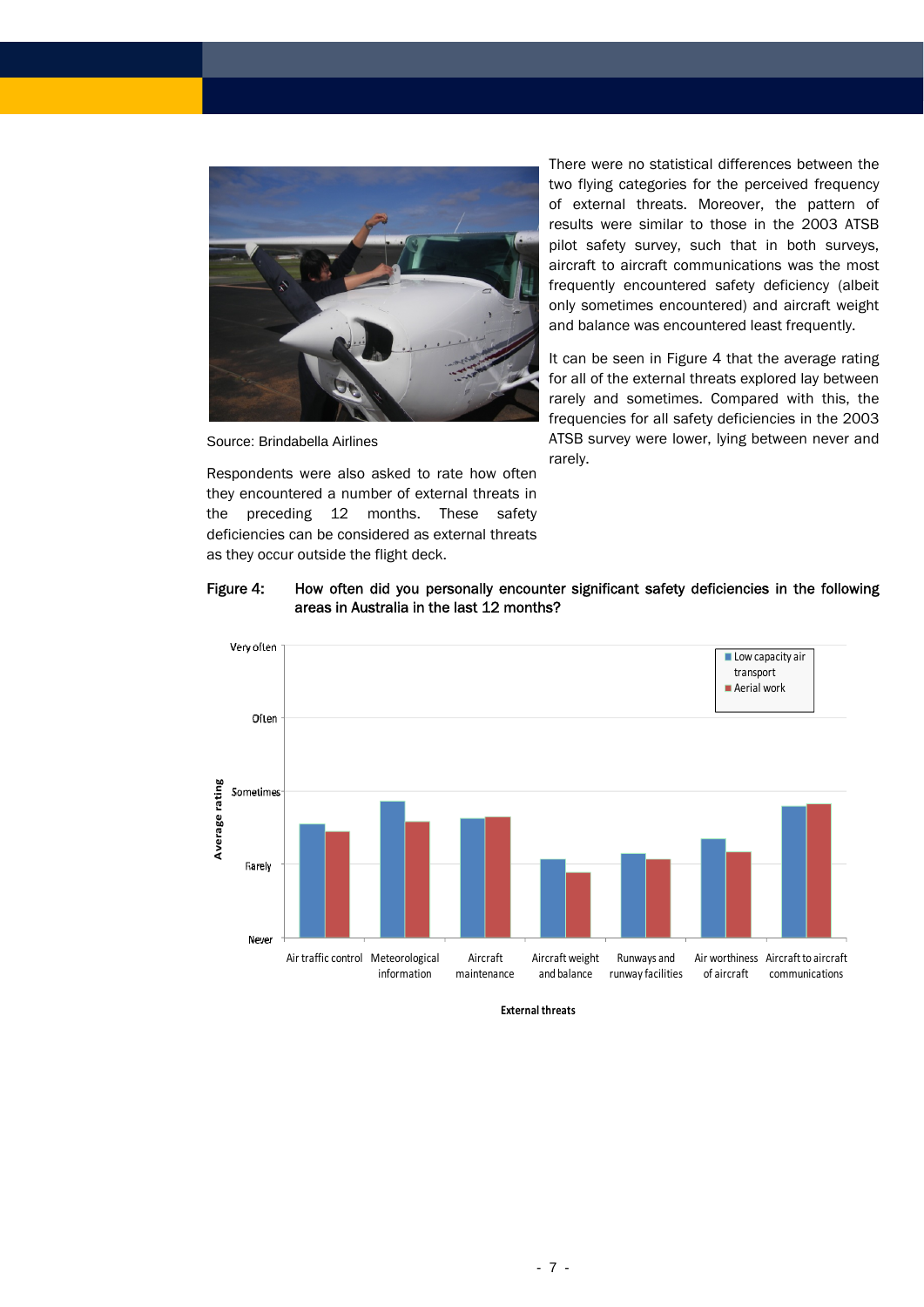## ERRORS

Helmreich, Klinect and Wilhelm (2001) described five categories of observed error used for coding errors identified during LOSAs. These were:

- procedural errors where crews are trying to follow procedures but execute them incorrectly
- communication errors in which information is improperly or incompletely communicated, withheld, or misunderstood between crew or between crew and outside agencies
- proficiency errors where tasks are improperly executed because of a lack of skill or knowledge
- covered by procedure or regulation in which crews take actions that unnecessarily increase risk
- intentional non-compliance where crews knowingly violate company policy or regulations.

Those five error types formed the basis of error coding in the current survey, along with a sixth error category, misperception errors, which was created in light of the responses given. Misperception errors involve the crew misreading information or failing to perceive information, such as misreading the altimeter or fuel levels.

Figure 5 shows the frequency of reported errors for the six error categories for both flying categories. Respondents from aerial work identified a total of 383 errors, while those from low capacity air transport identified 180 errors. Similar to the results in the earlier ATSB pilot survey assessing common flying errors reported in ATSB (2004), procedural errors were the most commonly identified error by respondents from both low capacity air transport and aerial work, followed by intentional non-compliance errors.

In comparison, intentional non-compliance has been the most commonly observed error category followed by procedural errors for LOSA-observed errors in high capacity RPT (Klinect et al, 1999; Helmreich et al, 2001). Pilots operate under many standard operating procedures (SOPs), and airline pilots work under many more SOPs than pilots in general aviation. In addition, the nature of error identification between independent LOSA

observations and subjective perception of common errors in the current study, may have also contributed to this difference. Noncompliance and procedural errors were found to occur more often than proficiency errors, communication errors, and decision errors for both flying categories, and this pattern was also observed in high capacity RPT (Klinect et al, 1999; Helmreich et al, 2001).

Despite being the most cited error category in high capacity RPT, Klinect et al (1999) found that intentional non-compliance errors were the least likely to result in an undesired aircraft state. On the other hand, proficiency and operational decision errors, being the least often observed, were the most difficult for pilots to manage.

#### • decision errors involving situations not Figure 5: Error categories by flying categories



- Operational decision errors
- **Proficiency errors**
- **Misperception errors**
- Other errors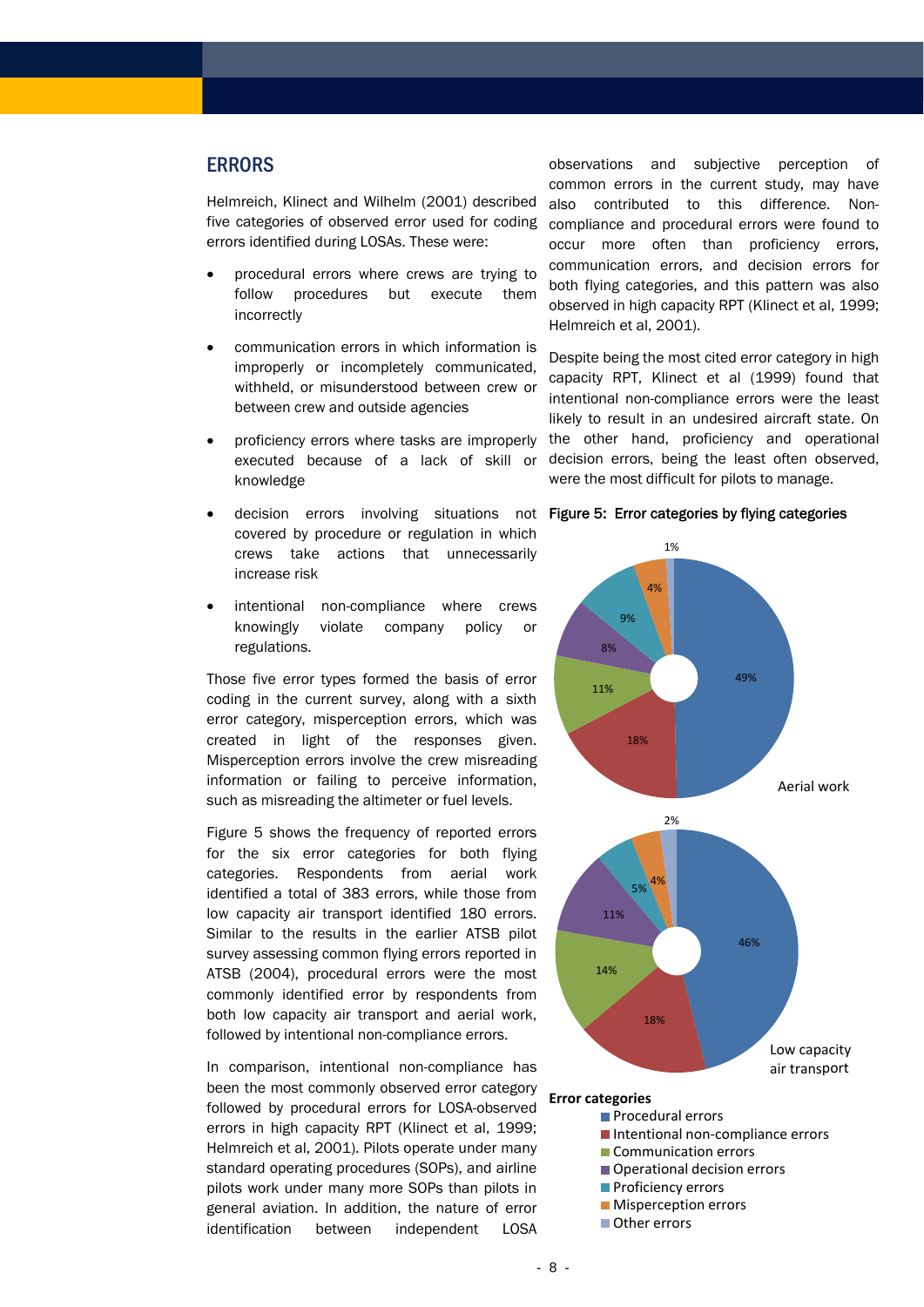<span id="page-8-0"></span>

Source: Brindabella Airlines

[Table 3](#page-8-0) shows the most common specific error types for each flying category. Procedural checklist errors, such as performing the wrong checklist or missing a checklist item, was the most commonly encountered error type for pilots in aerial work and was the second most common error for Low capacity air transport respondents. The National Aeronautics and Space Administration (NASA) Ames Research Center (Degani & Wiener, 1990) provides advice on checklist design issues, such as the order of the items, the types of items that should be included in the checklist, as well as implications on the use of checklists for long and short haul operations.

Radio errors, such as selecting the wrong frequency, were the second most common error type described by aerial work pilots. Radio errors were particularly common from respondents within flying training.

For low capacity air transport pilots, communication errors between crew and ATC or other aircraft, such as omitting calls signs to ATC, were the most cited error type, and was the third most cited error for aerial work pilots. Noncompliance to standard operating procedures (SOPs) was also the most encountered error for low capacity air transport pilots. In fact, noncompliance with SOPs also featured in the top five errors for aerial work. Planning errors, such as fuel mismanagement and poor weather planning, were also common to both flying categories.

Other communication errors were also included in the top five errors for low capacity air transport pilots.

A list of all errors identified by at least five respondents appears in Appendix B.

Table 3: Top five errors by flying category

| lying<br>ategory:         | <b>Errors</b>                         | Per cent |
|---------------------------|---------------------------------------|----------|
| Aerial work               | Checklist errors<br>(procedural)      | 12.3     |
|                           | Radio errors                          | 8.4      |
|                           | Crew to ATC/ other<br>aircraft errors | 7.0      |
|                           | Non-compliance to SOPs                | 6.0      |
|                           | <b>Planning errors</b>                | 5.5      |
| ow capacity air transport | Non-compliance to SOPs                | 7.8      |
|                           | Crew to ATC/ other<br>aircraft errors | 7.8      |
|                           | <b>Planning errors</b>                | 6.7      |
|                           | Checklist errors<br>(procedural)      | 6.7      |
|                           | Other communication<br>errors         | 5.6      |

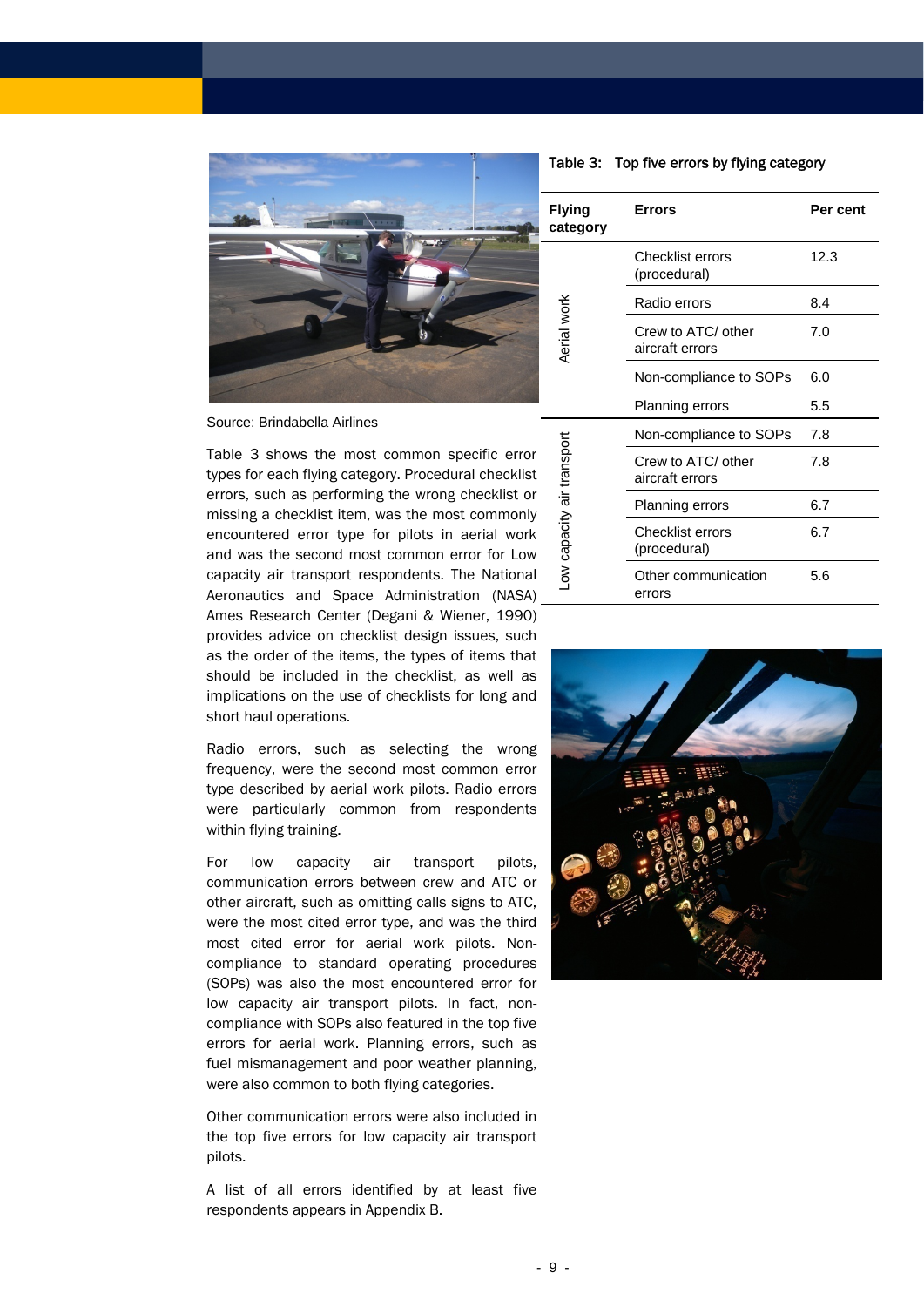## ERROR REDUCTION AND MANAGEMENT

## Managing error

There are three aspects to managing error which pilots should be aware of: error avoidance, error detection, and error recovery.

#### Error avoidance

Error avoidance requires pilots to be proactive in detecting errors and in employing error reduction strategies. In general, error avoidance strategies include pre-flight briefings (even if there is only a single pilot) where typical errors and how they will be handled are reviewed. This will then reduce pilot workload if and when these errors present themselves during flight.

Following SOPs and having clear and unambiguous communications also reduce the likelihood of errors occurring. Standard operating procedures provide safe and effective guidelines for operations and reflect tried and proven solutions to the main problems operators may meet, both in normal and unexpected situations. Pilots are also encouraged to be aware of and brief others about internal threats, such as fatigue, lack of experience, or preoccupations, that may promote errors, and to put in place countermeasures.

#### Error detection

In the event that error occurs, it is imperative that they are detected before they lead to further errors or to an undesired aircraft state. Having situational awareness and employing the following strategies should make early detection more likely.

- Seeking feedback about the actual and expected state of the aircraft may afford pilots the chance to detect an anomaly early.
- It is important that checklists are adhered to as they can draw attention to errors that may have been made.
- Cross-checking requires explicit responses and promotes a common understanding of the state of the aircraft.
- Gross error checking also affords the pilot the opportunity to trap errors before they lead to more errors or to an undesired aircraft state.

• Read-backs provide a confirmation of understanding between the pilot and ATC as well as between pilots in the flight deck. For example, as one pilot reads back the clearance, the other pilot (who usually has also heard the clearance) may be able to detect an error in the read-back.

#### Error recovery

Early detection of error is important for early recovery. Typically, early error recovery involves correcting the error. This includes continually monitoring the effectiveness of the error recovery strategy and enquiring about the state of the aircraft to determine whether it is as expected.

Late error detection, however, may require pilots to apply emergency procedures or avoidance action. Discussing typical errors during pre-flight briefings and deciding on how they will be managed, may reduce workload and aid early error recovery.

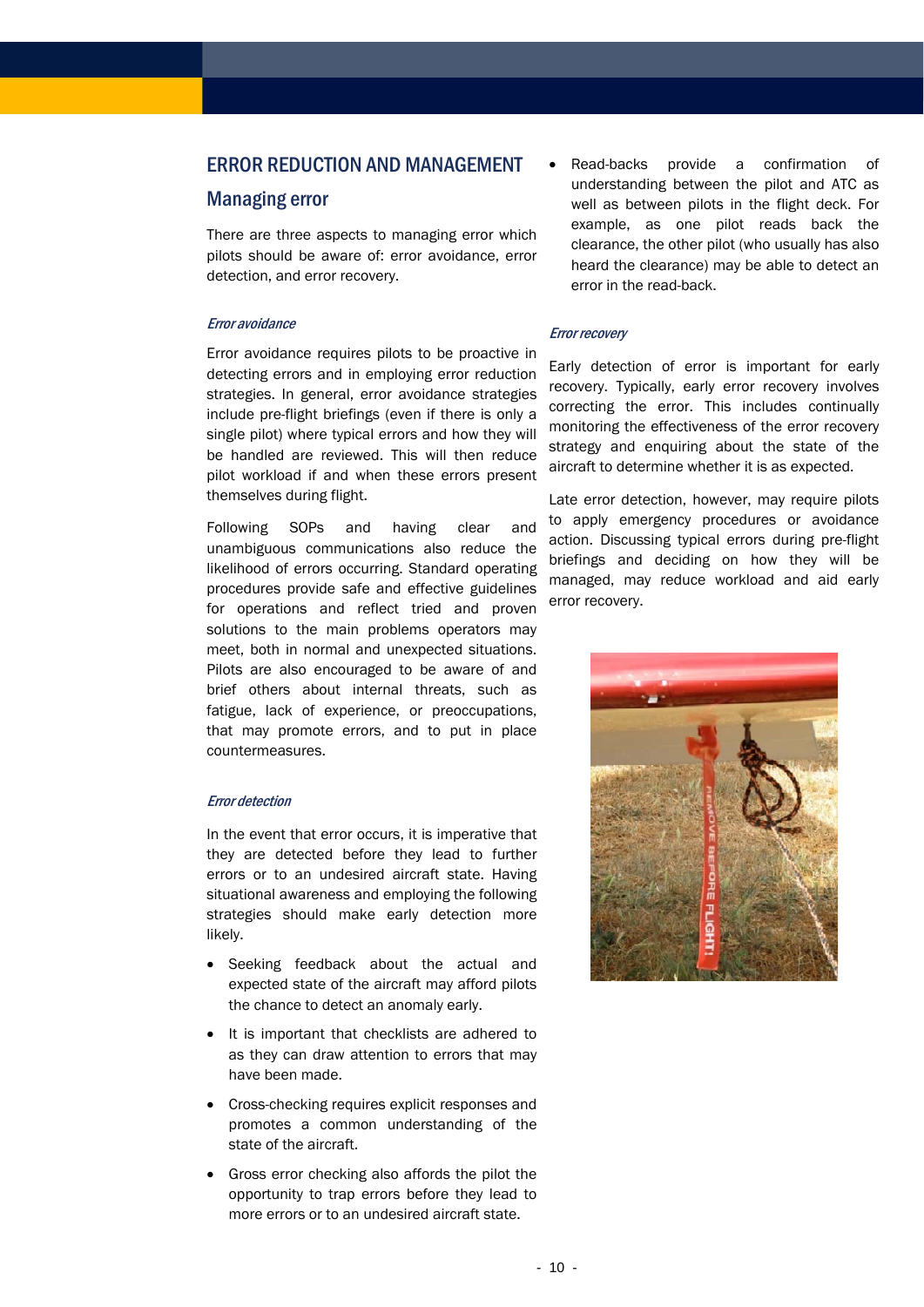## Error reduction strategies

Respondents revealed that checklist errors, communication errors, non-compliance with SOPs, and planning errors were the most common across flying categories. The following describes some strategies that pilots can use to reduce and  $\bullet$ manage these errors. These strategies were created using various external references and in consultation with ATSB investigators and CASA human factors staff.

#### Checklist errors

- If possible, wait until you don't have any distractions or expected interruptions before conducting a checklist.
- If you are interrupted, restart the checklist to eliminate the chance of missing a checklist item.
- Read each item (don't conduct them from memory).
- Perform the checklist at an appropriate speed – faster performance leads to more error.
- Confirm each item visually and by touch/pointing, and verbally announce switch positions etc.
- If there are two pilots, ensure both are  $\Box$ involved (challenge and response).
- Watch out for confirmation bias (i.e. you may see something as you expect it to be). The pilot who did not do the action is in a more unbiased position to check that the action has been carried out correctly.



#### Crew to ATC/other aircraft communication errors

To increase the likelihood that your message is accurately transmitted:

- use correct terminology
- communicate when there are no cockpit distractions
- speak slowly and clearly
- seek feedback if it is not apparent the message has been understood.

To increase the likelihood a message will be received clearly and accurately:

- actively listen to the sender
- seek clarification if you are unsure of the message
- provide feedback to confirm that the message has been heard correctly (complete the readback – hear-back loop).

#### Non-compliance with SOPs

- Ensure SOPs are available and understood for all frequently performed or critical safetyrelated tasks.
- If you are a trainer, manager, supervisor, or senior pilot, ensure you lead by example when it comes to using SOPs. If you don't respect them, others won't either.
- If you find that you are violating a SOP, ask yourself if there is a problem with the SOP.
- If you identify problems with the design of a SOP, make sure the relevant people are aware of the problem.

#### Planning errors

- Always provide a pre-flight briefing. If you are the only pilot, go through each briefing item as you would with another pilot.
- Involve all pilots in the planning process to ensure everyone has the same knowledge and expectations.
- Don't rush flight preparation it's better to be late than unprepared.
- The more prepared you are for the flight, the more likely you are to avoid situations that can promote error.
- During the pre-flight briefing, identify what threats may occur during the flight and discuss how these threats will be mitigated – this often involves making decisions now.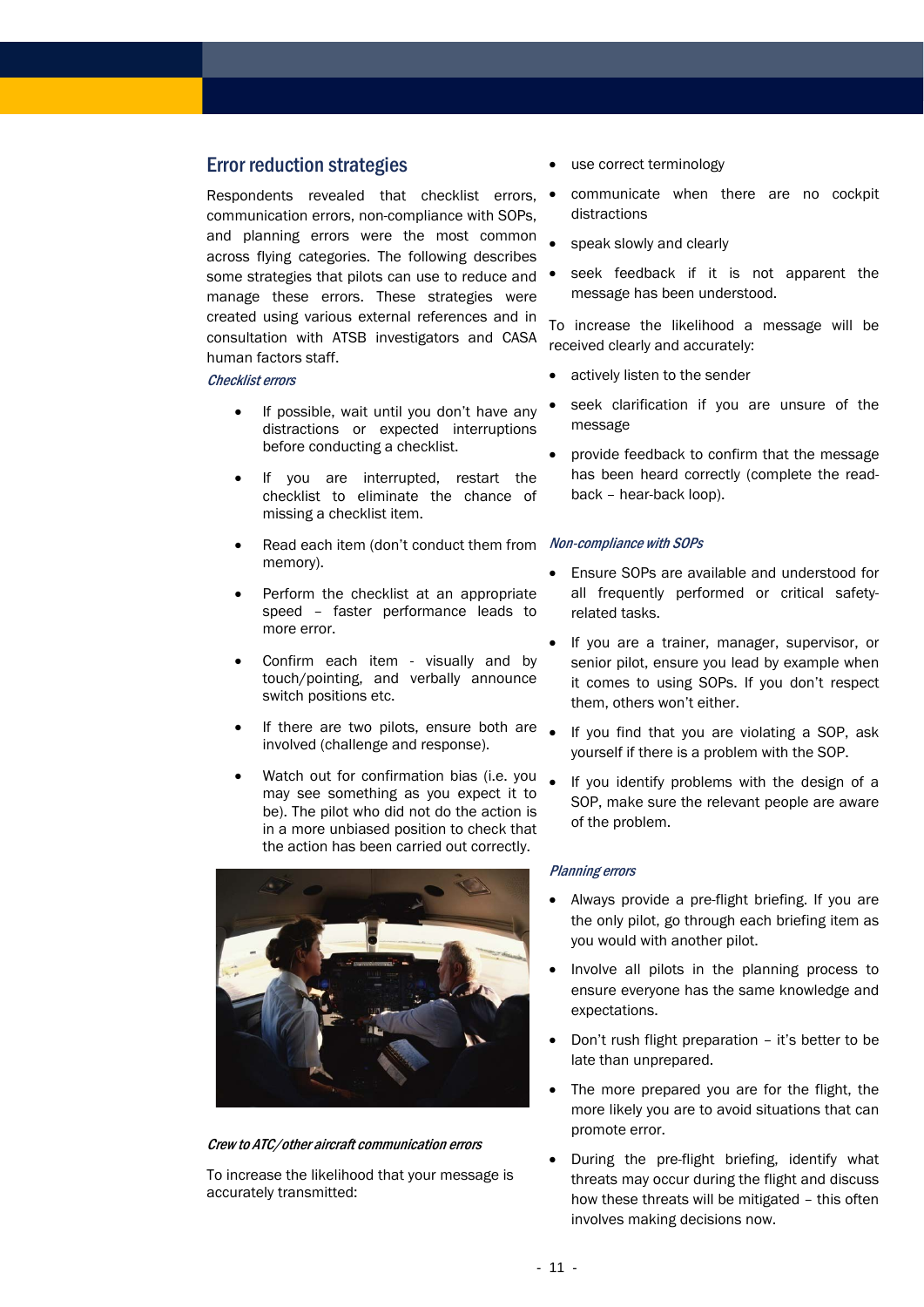# <span id="page-11-0"></span>PERCEIVED SAFETY OF THE AVIATION **INDUSTRY**

Respondents were asked to rate the safety level of their flying category and to rate how the overall level of safety in their category has changed in the preceding 12 months (that is, in 2007).

The pattern of responses in [Figure 6](#page-11-0) suggests that respondents from both flying categories had similar perceptions of safety levels. Over half of the respondents from each flying category rated their category as safe. Only six respondents from the aerial work category rated it as unsafe, and no-one rated their category as very unsafe.

A comparison with the 2003 ATSB pilot safety survey (ATSB, 2005) shows a very similar pattern of results for each of the flying categories. The one notable change between the two surveys was that respondents in the current survey were less likely to rate their sector of the industry as 'very safe' than those from the 2003 survey.

Respondents to the current survey also rated how the level of safety had changed in their sector of the industry in the preceding 12 months.

<span id="page-11-1"></span>[Figure 7](#page-11-1) shows that 60 per cent of aerial work respondents (who were mainly from flying training) and half of low capacity air transport respondents indicated that safety had remained unchanged in their operational category. Twenty per cent of pilots from aerial work and a third from the low capacity air transport category rated their sector had improved. Sixteen per cent of respondents from low capacity air transport operations rated safety had deteriorated.

In general, more respondents in the current survey rated that safety had improved in the 12 months preceding the survey compared with respondents in the 2003 ATSB survey.

#### Figure 6: Ratings of safety over the previous 12 months







**Perceived change in the level of safety**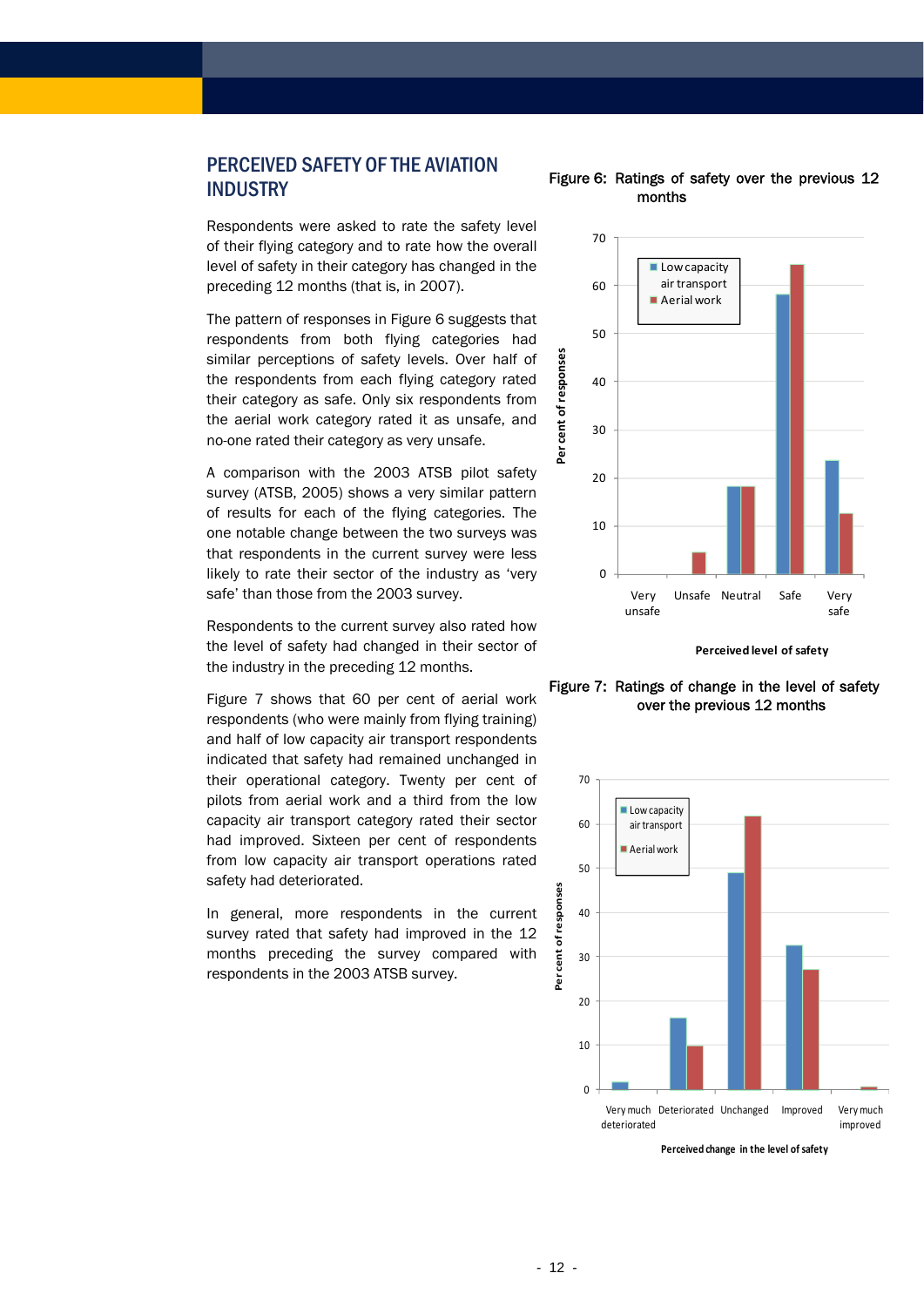## **CONCLUSION**

Threat and error management (TEM) provides a formal process to identify and mitigate possible threats and errors, starting in the pre-flight planning and briefing stages.

The common threats and errors described in this report can be used as a guide for pilots when adopting TEM in their pre-flight planning and briefing. The most common threats reported included external threats such as weather, operational pressure, and traffic congestion, and internal threats, such as fatigue. The threats posed by errors and commands from ATC and communications with ATC and other aircraft were also common. The common errors reported were: procedural errors in using checklists; noncompliance with SOPs, planning errors; and communication with ATC or other aircraft.

Post-flight debriefings are highly recommended, even if the flight was uneventful, to assess the effectiveness of the management of the threats and errors that were identified, as well as assessing what could be done differently next time. Don't forget, every flight is different and post-flight briefings may help you with your next pre-flight planning and briefing.

## **REFERENCES**

Australian Transport Safety Bureau (2004). *ATSB Aviation Safety Survey: Common flying errors*. (Aviation Research Report B2003/0176). Canberra: Author.

Australian Transport Safety Bureau (2005). *ATSB Aviation Safety Survey – Pilots' Flying Experiences.* (Aviation Research Investigation Report B2003/0176). Canberra: Author.

Australian Transport Safety Bureau (2009) *Threat and error management: Attitudes towards training and applicability of TEM to general aviation and low capacity air transport operations*. (Aviation Transport Safety Report – AR-2006-156(1)). Canberra: Author.

Battelle Memorial Institute (1998). *An Overview of the Scientific Literature Concerning Fatigue, Sleep, and the Circadian Cycle.*  Report for the Office of the Chief Scientific and Technical Advisor for Human Factors Federal Aviation Administration. Retrieved November 20, 2009, from <http://cf.alpa.org/internet/projects/ftdt/backgr/batelle.htm>

Beard, B.L., & Geven, C.T. (2005.). *Enhanced general aviation decision making: Weather assessment during flight planning*. (FAA General Aviation Human Factors report). Retrieved September 03, 2009, from [http://www.hf.faa.gov/docs/508/docs/gaFY05EDM.pdf.](http://www.hf.faa.gov/docs/508/docs/gaFY05EDM.pdf)

Caldwell, J.A. & Caldwell, J.L. (2003). Fatigue in aviation: A guide to staying awake at the stick. Aldershot: Ashgate.

Caldwell, J. A. (2008). Sleep and Psychomotor Performance during Commercial Ultra-Long Range Flights. In Proceedings of the FAA Fatigue Management Symposium 2009. Retrieved November 20, 2009 from

[http://www.faa.gov/about/office\\_org/headquarters\\_offices/avs/of](http://www.faa.gov/about/office_org/headquarters_offices/avs/offices/afs/afs200/media/aviation_fatigue_symposium/aviation_fatigue_symposium.pdf) [fices/afs/afs200/media/aviation\\_fatigue\\_symposium/aviation\\_fat](http://www.faa.gov/about/office_org/headquarters_offices/avs/offices/afs/afs200/media/aviation_fatigue_symposium/aviation_fatigue_symposium.pdf) [igue\\_symposium.pdf](http://www.faa.gov/about/office_org/headquarters_offices/avs/offices/afs/afs200/media/aviation_fatigue_symposium/aviation_fatigue_symposium.pdf)

Civil Aviation Safety Authority (2008). *Teaching and Assessing Single-Pilot Human Factors and Threat and Error Management.* (Civil Aviation Advisory Publication 5.59-1(0)). Canberra: Author.

Degani, A. & Wiener, E.L. (1990). Human factors of flight-deck checklists: The normal checklist. (NASA contractor report 177549). Moffett Field, CA: NASA-Ames Research Center.

Eames-Brown, C. (2007). *Regional airline operations safety audit*. (Aviation Transport Safety Report B2004/0237). Canberra: Australian Transport Safety Bureau.

Federal Aviation Administration (2006). *General aviation pilot's guide to pre-flight weather planning, weather self-briefings, and weather decision making*. Retrieved September 03, 2009, from [http://www.faa.gov/PILOTS/safety/media/ga\\_weather\\_decision\\_](http://www.faa.gov/PILOTS/safety/media/ga_weather_decision_making.pdf) [making.pdf](http://www.faa.gov/PILOTS/safety/media/ga_weather_decision_making.pdf).

Grayson, R.L., & Billings, C.E. (1981). Information transfer between air traffic control and aircraft: Communication problems in flight operations. In *Information transfer problems in the aviation system (pp. 47-61)*. Retrieved September 03, 2009, from [http://ntrs.nasa.gov/archive/nasa/casi.ntrs.nasa.gov/198100226](http://ntrs.nasa.gov/archive/nasa/casi.ntrs.nasa.gov/19810022624_1981022624.pdf) [24\\_1981022624.pdf](http://ntrs.nasa.gov/archive/nasa/casi.ntrs.nasa.gov/19810022624_1981022624.pdf).

Helmreich, R.L., Klinect, J.R., & Wilhelm, J.A. (2001). System safety and threat and error management: The line operations safety audit (LOSA). In *Proceedings of the Eleventh International Symposium on Aviation Psychology* (pp. 1-6)*.* Columbus, OH: The Ohio State University.

International Civil Aviation Organization (2002). *Line operation Safety Audit (LOSA).* Retrieved August 10, 2009 from [http://www.icao.int/ANB/humanfactors/LUX2005/Info-Note-5-](http://www.icao.int/ANB/humanfactors/LUX2005/Info-Note-5-Doc9803alltext.en.pdf) [Doc9803alltext.en.pdf.](http://www.icao.int/ANB/humanfactors/LUX2005/Info-Note-5-Doc9803alltext.en.pdf)

International Civil Aviation Organization (2005). *Threat and Error Management TEM in Air Traffic Control.* Retrieved March 12, 2009, from [http://www.icao.int/anb/safetyManagement/Introducing-](mailto:atsbinfo@atsb.gov.au)[Threat-and-Error-Management\\_final-Oct%2005.pdf](mailto:atsbinfo@atsb.gov.au).

Klinect, J.R., Wilhelm, J.A., & Helmreich, R.L. (1999). Threat and error management: Data from line operations safety audits. In *Proceedings of the Tenth international Symposium on Aviation Psychology (pp. 683-688)*. Columbus, OH: The Ohio State University.

Maurino, D. (April, 2005). *Threat and Error Management (TEM).* Paper presented at the meeting of the Canadian Aviation Safety Seminar (CASS), Vancouver, BC.

Monan, W.P. (1983). *Addressee errors in ATC communications: The call sign problem*. NASA Contractor report no. 166462.

Reinhart, R.O. (1996). Sleep, jet lag, and fatigue (pp.194-215). In *Basic flight physiology* (2nd ed.). New York: McGraw Hill.

Thomas, M.J. W. (2004). Predictors of threat and error management: Identification of core nontechnical skills and implications for training systems design. *The International Journal of Aviation Psychology, 14*(2), 20 -231.

University of Texas Human Factors Project. (n.d.). *Line Operations Safety Audit and Threat and Error Management.* Retrieved March 12, 2009, from <http://homepage.psy.utexas.edu/HomePage/Group/HelmreichLAB>

Veillette, P.R. (2005). Threat and error management. *Business and Commercial Aviation, 96(2),* 50-53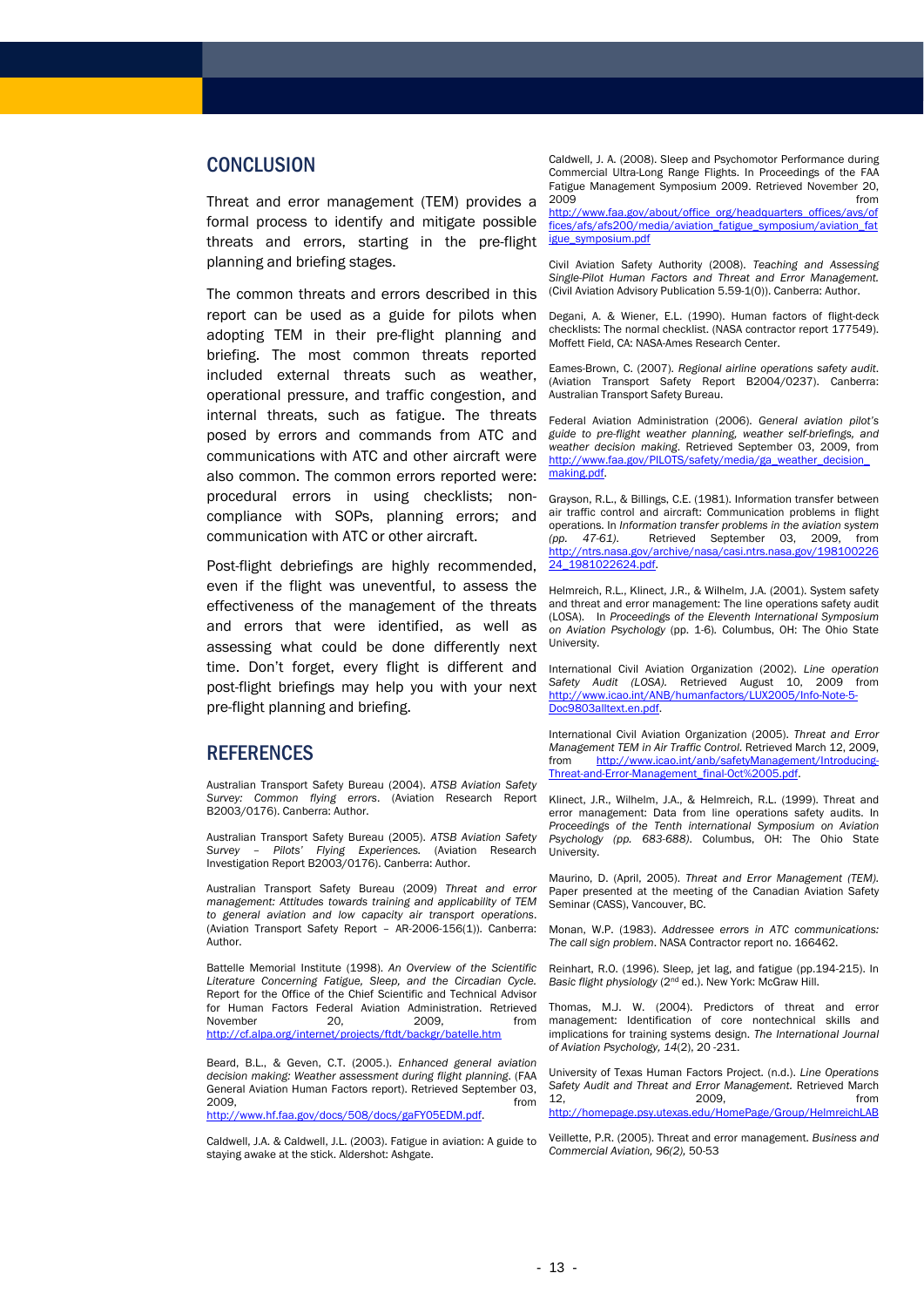# APPENDIX A: THREATS

## Table 4: Threats for low-capacity air transport

| <b>Threats</b> (as identified by five or more respondents)           | <b>Frequency</b> | Per<br>cent |
|----------------------------------------------------------------------|------------------|-------------|
| Adverse weather/ turbulence/ IMC                                     | 47               | 19.2        |
| Operational pressure                                                 | 21               | 8.6         |
| Traffic - air or ground/ water congestion                            | 18               | 7.3         |
| ATC command/error/communication                                      | 17               | 6.9         |
| Fatique                                                              | 13               | 5.3         |
| Aircraft malfunction/ serviceability/ age                            | 12               | 4.9         |
| Maintenance events                                                   | 12               | 4.9         |
| Crew attitudes - complacency, flight discipline etc                  | 12               | 4.9         |
| Experience (incl. Students)                                          | 11               | 4.5         |
| Crew scheduling event                                                | 10               | 4.1         |
| Passenger related                                                    | 7                | 2.9         |
| Knowledge/ skills                                                    | 7                | 2.9         |
| Organisational threats                                               | 7                | 2.9         |
| Other ATC/ Communication threats                                     | 6                | 2.4         |
| Dispatch/ paper work event                                           | 6                | 2.4         |
| Airport - construction, signage, ground conditions, water conditions | 5                | 2.0         |
| Birds & animals                                                      | 5                | 2.0         |

## Table 5: Threats for aerial work

 $\mathbf{r}$ 

| <b>Threats</b> (as identified by five or more respondents)                  | <b>Frequency</b> | Per<br>cent |
|-----------------------------------------------------------------------------|------------------|-------------|
| Adverse weather/turbulence/IMC                                              | 97               | 19.9        |
| Traffic - air or ground/water congestion                                    | 50               | 10.2        |
| ATC command/error/communication                                             | 40               | 8.2         |
| Operational pressure - delays, OTP, late arriving pilot or aircraft, flight |                  |             |
| completion                                                                  | 36               | 7.4         |
| Maintenance events                                                          | 29               | 5.9         |
| Aircraft malfunction/serviceability/age                                     | 23               | 4.7         |
| Airport - construction, signage, ground conditions, water conditions        | 15               | 3.1         |
| Experience (incl. Students)                                                 | 15               | 3.1         |
| Crew scheduling event                                                       | 14               | 2.9         |
| Other aircraft threat                                                       | 13               | 2.7         |
| Other ATC/Communication threats                                             | 12               | 2.5         |
| Recency/currency/operating different aircraft types                         | 12               | 2.5         |
| Fatigue                                                                     | 10               | 2.0         |
| Organisational threats                                                      | 10               | 2.0         |
| <b>Other Threats</b>                                                        | 9                | 1.8         |
| Terrain                                                                     | 8                | 1.6         |
| Knowledge/skills                                                            | $\overline{7}$   | 1.4         |
| Pilot language difficulties                                                 | 6                | 1.2         |
| Birds & animals                                                             | 6                | 1.2         |
| Unfamiliar airport/aerodrome                                                | 6                | 1.2         |
| <b>Distractions</b>                                                         | 6                | 1.2         |
| Radio congestion                                                            | 5                | 1.0         |
| Passenger related                                                           | 5                | 1.0         |
| Other (including situational awareness, aging pilots)                       | 5                | 1.0         |
| Training                                                                    | 5                | 1.0         |
| Employee turn-over                                                          | 5                | 1.0         |